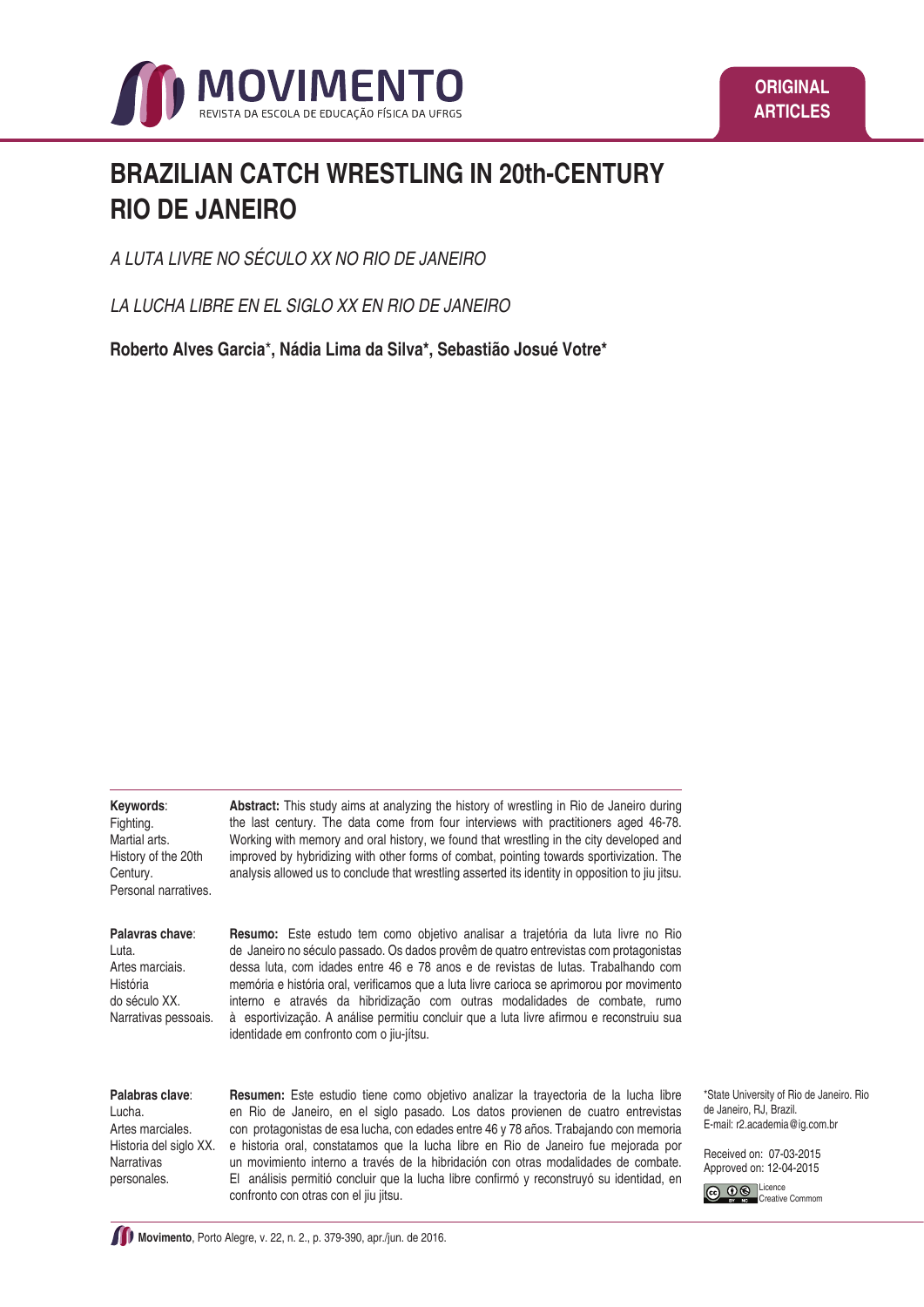#### **1 INTRODUCTION**

During the  $20<sup>th</sup>$  century, MMA events confronting martial arts gained prominence in different regions of Brazil. The city of Rio de Janeiro was one of the venues for those confrontations in which fighters wanted to show the technical superiority of their style. Historical narratives underscore some of them, such as Brazilian catch wrestling (*Luta livre*, henceforth wrestling), muay thai and jiu-jitsu, the latter associated with the Gracie family (AWI, 2012; GRACIE, 2008; VASQUES; BELTRÃO, 2013). There is disagreement about the role played by jiu-jitsu, since wrestling, boxing and capoeira, "[...] with their unique characteristics, were crucial in the constitution of inter-fight combats" (LISE, 2014, p. 128).

The problem of the study is: how do the four icons of wrestling manifest, in oral statements, their memories of the development of that form of struggle and participation in MMA fighting, where confrontations are sportivized?

The Federação de Luta Livre e Submission of the State of Rio de Janeiro's (FLLSERJ) official website highlights that the style "[...] was born 'free', as the name [*livre*] implies, without props or complements and in line with nature itself. Man has always fought and will continue fighting until the end of time". The text about the history of the fight is signed by Master Roberto Claudio Leitão, our respondent, who concludes: "It would be appropriate to remind that the origin of wrestling merges with olympic fight and now it certainly has the largest number of practitioners in the world (over 30 million)". The website highlights the trajectory of Tatu, a fighter who was the first wrestler to gain notoriety – from 1928 on. Being originally a swimmer and having a privileged body, he learned wrestling techniques and won fights in the 1940s and 1950s (FEDERAÇÃO DE LUTA LIVRE E SUBMISSION DO ESTADO DO RIO DE JANEIRO, 2015).

According to Awi (2012, p. 18), "[...] hungry crowds would be dragged to watch a good fight" and wrestling was present in many MMA events. According to Melo (2007), the sport, which already stood out as a social practice in the early  $20<sup>th</sup>$  century, found an echo in Futurist proposals that celebrated aggressive moves, slaps and punches – ingredients of different styles of fights. The main newspapers of the 20<sup>th</sup> century, such as *Correio da manhã*, A Época, A *manhã* and *Jornal do Brasil*, describe the history of wrestling. However, there is a gap with regard to the stance of the very protagonists of wrestling and their history. Studies such as Amaral (2014) categorically state that wrestling had nothing of entertainment in its early days. The article aims to broaden discussions about wrestling in MMA events in Rio de Janeiro by looking into the voices of four of their leading characters.

We share Gebara's (2004) view on oral history, in the sense that we produce unique documents with subjective oral statements, partly caused by interviewers' interference. We favor oral sources for their intensive and extensive use in the area of Physical Education. According to Ibrahim (2014, p. 115), through oral statements we give the respondent "[...] subjectivity as production, detailed and contingent truth, memory as an active reinterpretation process".

As Meihy (2010, p. 181), we see the present "[...] as a product of processes still underway; we start from it to observe events, situations and facts". Knowledges from oral statement are contingent, provisional products of present recall, reconstructions of what was lived.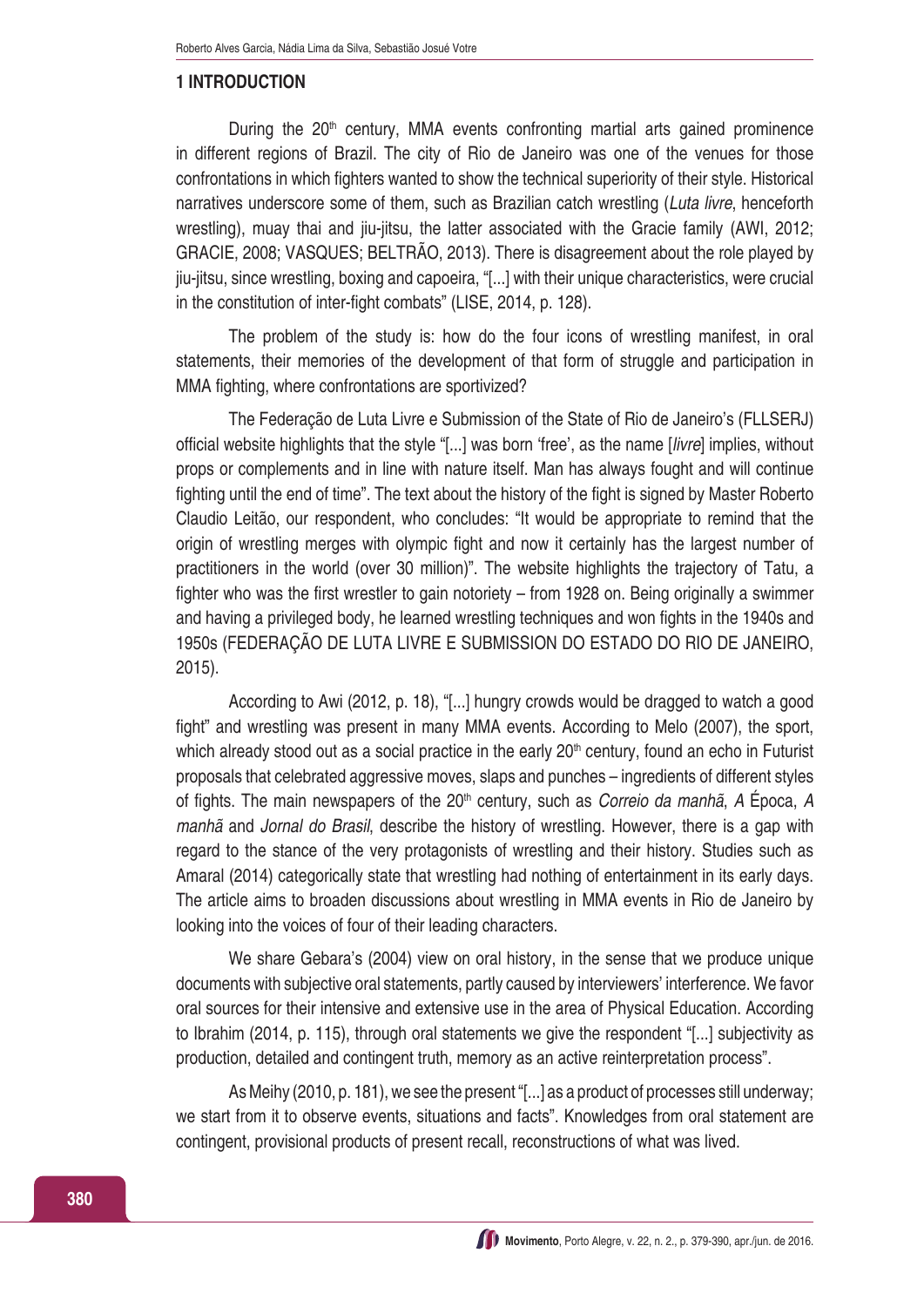### **2 METHODOLOGY**

In this research, we use oral history method (THOMPSON, 2002) with narratives driven by in-depth interviews. We approach trans-creation (MEIHY, 2006, p. 194-195) in the sense that we must understand to explain and explain to change, "therefore, understanding is changing", because we analyze the whole with a commitment to the social by using the beginning, the middle and the end of the story. We used content analysis techniques to postulate a posteriori categories and inferences (BARDIN, 2011). The project was approved by Pedro Ernesto University Hospital's Ethics Committee under number 781338.

Socio-cultural studies on fights are gaining ground and accumulating knowledge about social practices and representations based on empirical investigations where individual or group oral interviews with the protagonists of the several forms of fight are analyzed. Gomes *et al*. (2010), Nascimento and Almeida (2007) as well as Rufino and Darido (2011) attest to the importance of those studies.

The option of working with social memory in oral narratives accumulated knowledges related to body practices, which were marked by the contingency typical of oral history and memory, with respondents urged to put their experiences, knowledges, attitudes and behaviors into text.

The choice of the four elite respondents followed the criteria related to practice time and their ranks in wrestling. Roberto Cláudio das Neves Leitão (10<sup>th</sup> Dan), João Ricardo Nascimento de Almeida (8<sup>th</sup> Dan), Hugo da Silva Duarte (8<sup>th</sup> Dan) and Johil de Oliveira (6<sup>th</sup> Dan) belong to two generations in the history of Rio's wrestling.

The literature review on Rio's wrestling has a gap with regard to the voices of its protagonists. With oral history, we seek to fulfill part of that gap and help to understand the trajectory of wrestling in Rio de Janeiro and the place of each respondent on that history, according to Amado and Ferreira (2006, p. 75-76 ), by building a "history from the bottom up. [...] a different viewing angle and a broader notion of the very process".

We chose to work with voices hitherto hidden or barely audible of wrestling's protagonists, within oral history, where we see special potential and power (THOMPSON, 2002). Interview questions gave respondents a chance to talk about their own trajectories and evaluate the process of consolidation of their wrestling careers. The four respondents were chosen after consultation with Rio de Janeiro's masters who pointed at them as today's wrestling highlights.

Collection took place between 2013 and 2015. The interview script, validated by judges and organized in theme blocks, allowed interviewer and interviewed the freedom to address each one's story and return to the study of the topic whenever necessary. The interviews were categorized and analyzed by content analysis techniques (BARDIN, 2011). The analysis of responses resulted in the following categories: history of wrestling; influences and alliances with other fights; Rio de Janeiro as a stage for the fight; international market for the fight. Based on analysis of the responses, we highlighted recurrent parts and distributed them in the categories we had postulated.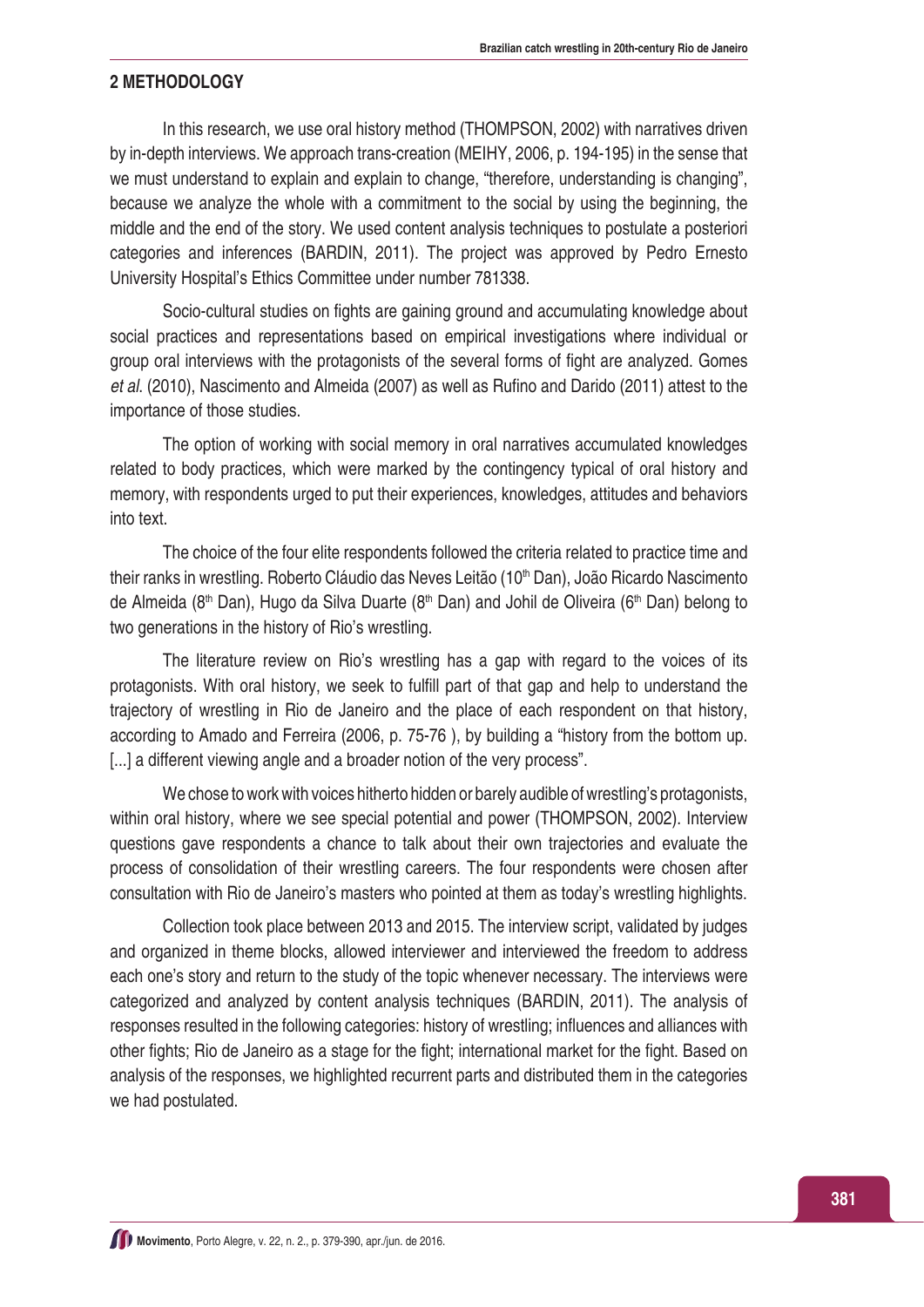#### **3 PRESENTATION AND DISCUSSION OF RESULTS**

Through analysis and interpretation of respondents' narratives and based on publications of Rio's main newspapers of the time and recent studies, we offer new reading on wrestling's history in the last century in the city.

# **3.1 HISTORY OF WRESTLING**

FLLSERJ's website indicates that wrestling appeared in 1928, with fighter Tatu, but Roberto Leitão provides other clues about its pioneer role in Rio de Janeiro: "In 1920, Sinhozinho already had a kind of wrestling team in Flamengo". In this excerpt, we find an older legitimate effort on the practice of wrestling, resorting to the construction of a memory that seeks to refer to the 1920s.

For respondent João Ricardo, wrestling was proposed because of the need to master ground techniques, which were necessary to fight in the events that happened in 1967 and 1968: "It was at Rosário Street, I just used to do karate then; I didn't do wrestling, so I started at my gym, I started doing MMA at [club] América, so I started practicing wrestling". The master talks about fighters who contributed to his learning of ground techniques, of wrestling: "Hilbernon de Oliveira conveyed the ground part to us, wearing shorts, then I started doing the wrestling technique, and later I met Roberto Leitão, in 1973, 1974 [...] then, I perfected myself in wrestling".

Hugo Duarte started practicing wrestling in his teens: "It was at Santa Luzia [...] master Brunocilla liked me; I was there on the mat and there were few people to practice, so he told me: 'Do want to practice?' And I started practicing, and he said: 'You really have it in your blood; I started practicing at 14'.

Hugo Duarte sees wrestling as a pioneer among the other existing styles: "Our fight is the oldest one, with adaptations". In his speech, he says that the fight has been adapted from its inception to the present.

Johil de Oliveira began wrestling at the age of seven, influenced by his father: "I always liked to play ball at the time, but my father practically forced me to go to the gym with him; my father was a fighter, too". The main masters who excelled in coaching wrestlers and as wrestling disseminators were Sinhozinho, Brunocilla and Roberto Leitão. According to Lise (2014), presentations of American struggle in Rio de Janeiro's theaters by foreign troupes in 1909, 1911, 1913 and 1915 had a major impact and acceptance in the city, which suggests a high degree of dissemination of that practice. During last century, that sport was renamed from Roman wrestling to American wrestling and finally came to be known as *Luta Livre Esportiva* and then *Luta Livre*. In 1920, according to Roberto Leitão, Master Sinhozinho had a wrestling team in the Flamengo district; in that same year, the April 13 edition of *Correio da Manhã* records the arrival in Rio of Spanish wrestling champion André Balsa, who challenged all amateurs and professionals. In 1930, according to the press, Brazil's Manoel Rufino faces a representative of American wrestling among the crew of the American cruiser (CORREIO DA MANHÃ, March 9, 1930). In the 1940s and 1950s, newspapers continued to highlight wrestling in MMA events as spectacles that always had crowded audiences and happened with already trained troupes.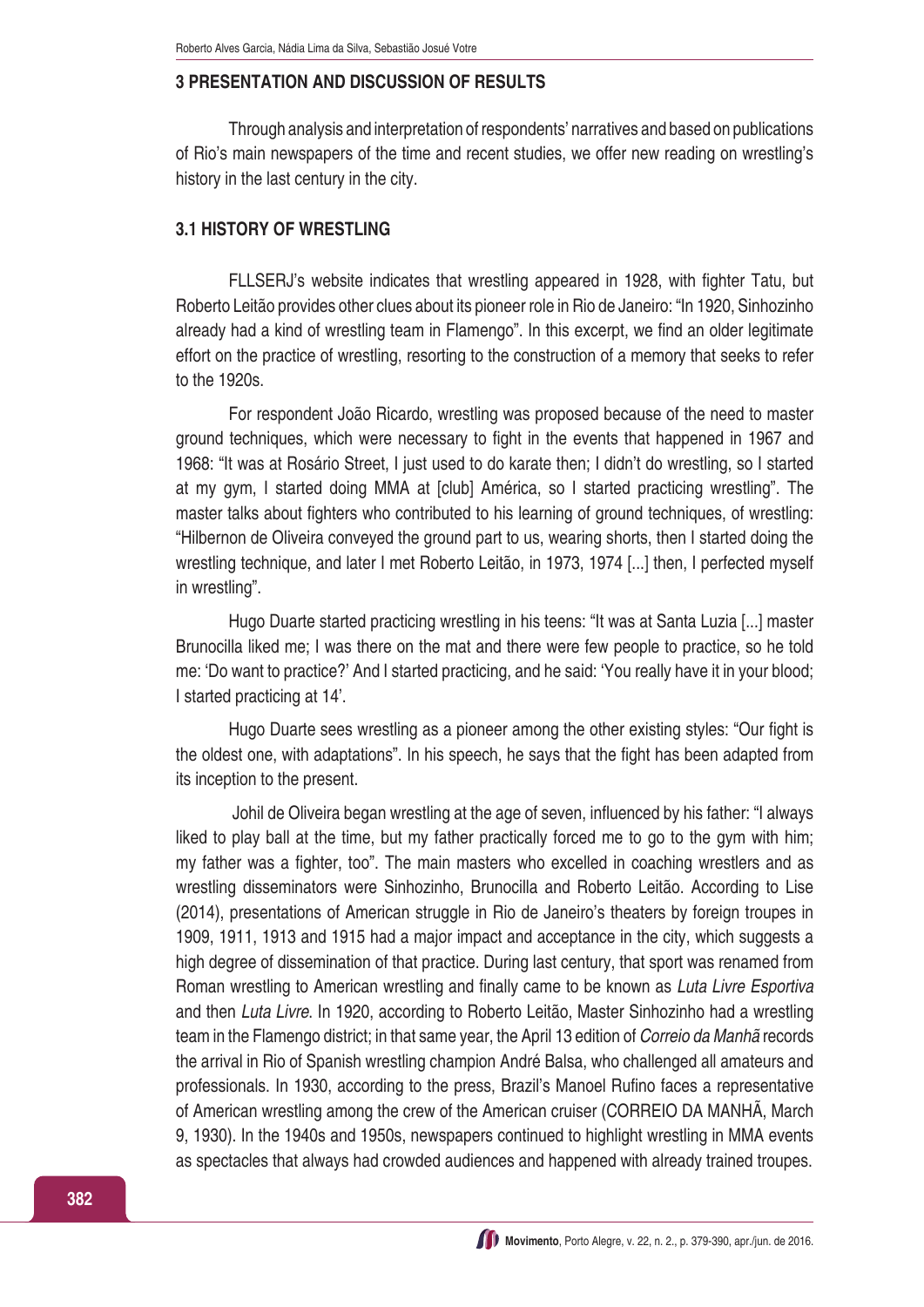The history of wrestling in Rio de Janeiro raises reflections on the ennoblement of fighting activities, their role in citizen education, their focus on self-defense and respect for opponents' integrity, which has been achieved by moving disputes from beaches and streets to indoors venues.

The concept of sportivization, proposed and developed by Elias and Dunning (1992), allowed us to advance in understanding what happened in Rio de Janeiro when fights – both wrestling and jiu-jitsu – ceased to be activities of gangs and youth groups relatively irresponsible in the use of force and combat techniques to become prestigious activities developed at gyms that brought together fighters involved in the present and the future of sportivized fights, consolidated in MMA events and institutionalized in its championships. The fact that the Ministry of Sport provides financial and technical resources to youth fighting events indicates that the sportivization of the area was consummated. In August 2015, the Ministry invested R\$ 3 million in the World Junior Wrestling Championship, which brought together athletes from 62 countries. "In the last five years, the Ministry has signed seven agreements with the Brazilian Confederation of Associated Fights (*Confederação Brasileira de Lutas Associadas*, CBLA), resulting in over R\$ 14 million in investments" (MINISTÉRIO DO ESPORTE, 2015).

#### **3.2 INFLUENCES FROM AND ALLIANCES WITH OTHER FIGHTS**

Appropriating techniques from other forms of fight to adapt them to one's interests and purposes is a hybrid practice used by many martial arts masters. We cite the example of Jigoro Kano, who created judo in 1882 by adapting techniques of Japanese jiu-jitsu, practiced by the ancient samurai masters, as well as from other fights developed in Japan at the time (KANO, 2010). Wrestling incorporated features of European troupes such as slaps and traumatic blows; it gradually enhanced those features and appropriated techniques from other fights, focused on street clashes. Therefore, we can say that it resulted in hybridization, which "consists of a type of mix that renews culture and creates new meanings" (KERN, 2004, p. 59).

In addition to wrestling, two of our four respondents practiced other forms of fighting, while two of them started directly in wrestling. We noted the evidence of those influences in respondents' statements. According to Roberto Leitão, his history in wrestling developed in Rio de Janeiro in a context of information exchange, personal experiments and appropriation of body techniques derived from other styles: "I said: No good in doing jiu-jitsu; I'll be always behind it. Then I chose judo [...] I never stopped; I kept doing Judo until fourth degree black belt".

The same respondent, who plays an important role in formulating wrestling techniques shows us his personal involvement in the fight:

> I knew wrestling for the heat; we'd take our jackets off because the kimono's jacket was too hot. We began training that, and then we started looking for people who fought it, and we found Sinhozinho. Yes, I adapted things from jiu-jitsu, judo and wrestling practically, because there were already the practitioners from the suburbs, [...] when there was a foreigner, we'd get something.

João Ricardo started in judo and then moved on to practice karate. After several confrontations, he started training wrestling at club America as mentioned above. According to Hugo Duarte, experiencing with different styles of fighting took place under the pugilistic habitus, where the influence of other fights manifests itself: "Yes, I took part in it. English boxing,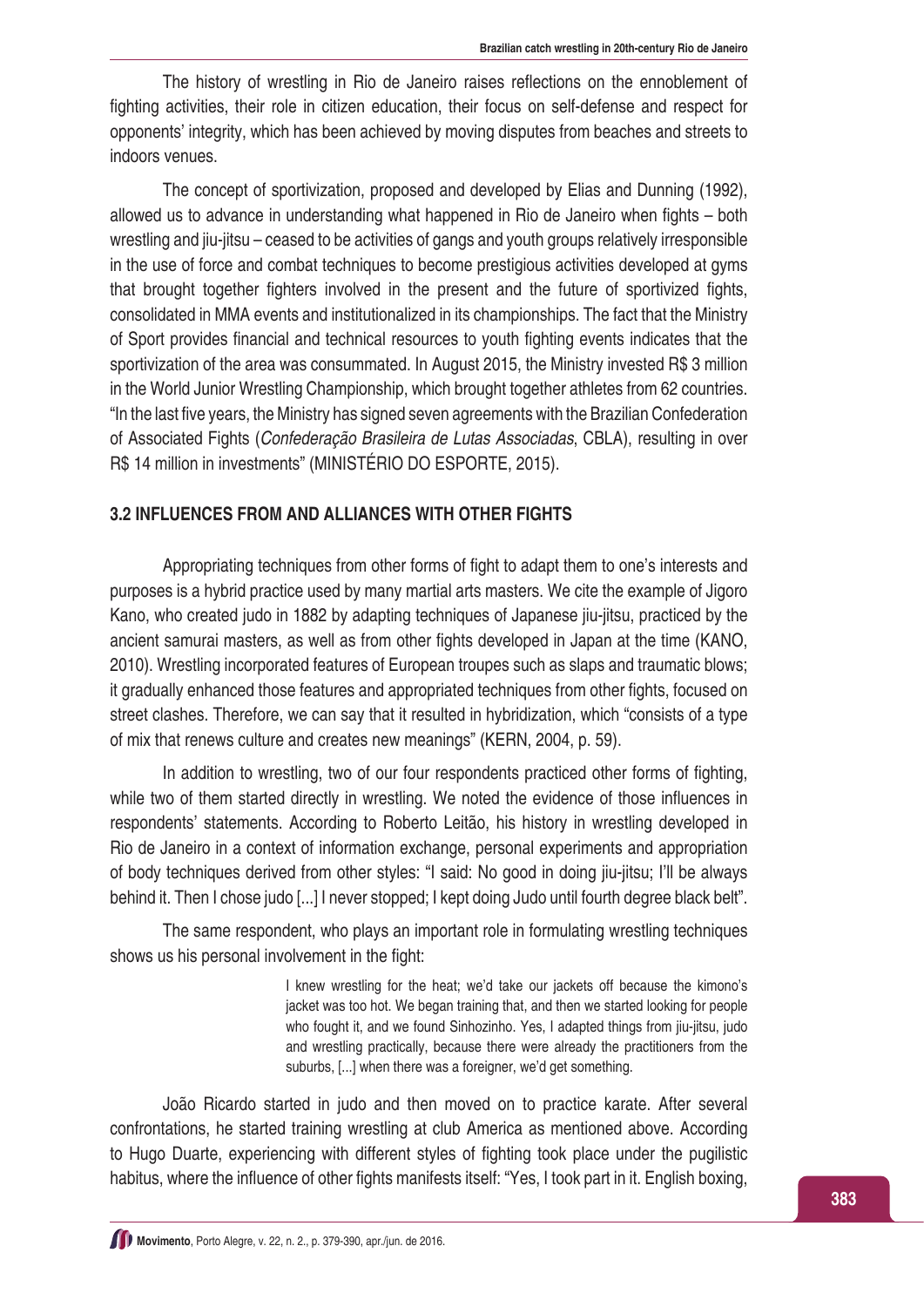Thai boxing, I had friends who were in boxing and Thai boxing, there was a family of English boxing and Thai boxing; it's all a family".

Hugo Duarte's concern with improving techniques is justified by the lack of techniques of direct blow exchange in standing fight, and by the advantages of wrestling; hence the union with the "family" of English boxing and Thai boxing: "[...] I used to train with all the 'tough guys'; I'd pass them the ground part and they'd give me the standing part".

Johil de Oliveira, who specializes in wrestling, also found himself training muay thai: "We had a partnership with Luiz Alves from the Boxe Thai gym, then everyone who practiced wrestling would do muay thai there at Boxe Thai, and those who practiced muay thay with Luiz Alves would train wrestling there with us".

Among all styles practiced in Rio de Janeiro, olympic wrestling was part of the history of the four respondents, and it reinforced wrestling's repertoire of blows; respondents practiced and won championships in that kind of fight both as coaches and athletes. According to Roberto Leitão, "[...] We put people from wrestling to learn olympic wrestling. [...] To our style, wrestling is the core point because there's no good in being the world's best ground guy if can't put the other to the ground". João Ricardo says: "[...] I used to do olympic wrestling at Gama Filho, and I won the championship for five years in a roll". Hugo Duarte's statement shows his lifetime involvement with wrestling: "I did it at 16, and I'm 50 now". Johil de Oliveira, in turn, says: "I've never trained olympic wrestling, but I took part in Rio's state Championship and I won it in 1995".

Therefore, respondents' statements provide evidence that wrestling was built in a context of close collaboration with olympic wrestling; in sports disputes, the union with that fight refined wrestling techniques, also known by other names: "We used to call it pistol or sporting fight, or shorts' fight" (Roberto Leitão). "It was shorts' fight" (João Ricardo). "Twenty years ago I said that wrestling would be the fashionable fight" (Hugo Duarte). Our youngest respondent, who trained and practiced wrestling from the age of seven, said: "If you take off your kimono (and wear only shorts) and do the ground part, that's wrestling" (Johil de Oliveira). The vague terms used to identify the style indicate a field under construction. Prowrestling, wrestling, sports wrestling, freestyle wrestling, wrestling: the labels show approaches and appropriations that may convey the impression of a diffuse field, with partial overlapping of styles and techniques.

Practicing and fighting on shorts facilitated its acceptance, since it is similar to the reality of fighting in which everything goes, from which the Brazilian term *vale-tudo* would have been derived. However, this literal interpretation is not consensual. A considerable part of the documents examined uses the term *eventos de vale-tudo*, where the interpretation that fighters confronted opponents with different styles prevailed.

#### **3.3 RIO DE JANEIRO AS A FIGHT STAGE**

MMA events in Rio de Janeiro were organized by known fighters with undisputed leadership in wrestling and jiu-jitsu, who challenged one another at beaches, streets and parking lots. The context of the time was that of affirmation of each style of fight. What was at stake was showing that a form of fight could overcome the other and prove which the best ways of fighting and the best masters were. According to Lise (2014, p. 152), "Rio's newspapers in the 1930s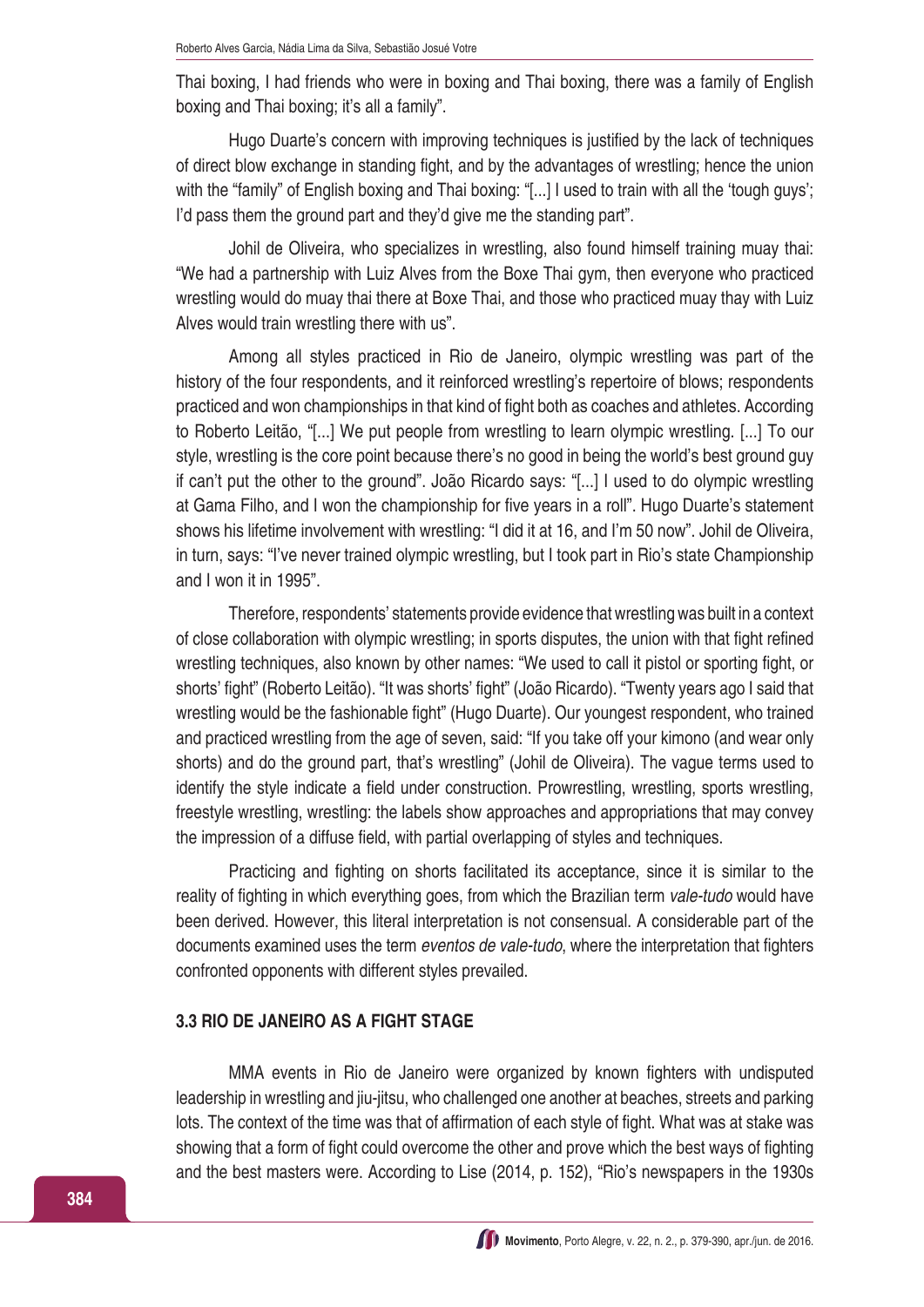began to announce frequent events that gathered boxing, jiu-jitsu, capoeira and wrestling fights and, on some occasions, inter-style confrontations".

Those events were gradually reduced but they did not completely inhibit demonstrations in squares and streets, to the point that Roberto Leitão said, about the TV fight show presented in the 1960s: "It was in Gávea, right in front of the Jockey Club; we'd participate in 'Heroes of the ring', MMA, at Continental TV. [...] At that time it was one of the Gracies against some outsider, and our wrestling club had advantages, strangely enough".

In 1960, the authorities showed concern with wrestling events due to "slaps" and allegedly because of the "[...] danger and total lack of sportsmanship in (American) wrestling, which is only practiced in Brazil" and it should not be allowed (CORREIO DA MANHÃ, Jan. 9, 1960 2nd supp.). In an open letter to Jornal do Brasil (JORNAL DO BRASIL, 1960), American wrestling representative Rubens Berardo advocated the continuity of MMA events that happened on Mondays on Continental TV, organized by the Gracie brothers. But Brazilian families rejected violent scenes. Several media outlets caused a stir at the time, which culminated in a letter sent by Air Force Major-Brigadier to "Mr. Police Chief, demanding prohibition of such spectacles". The newspaper concluded that the fact had already been brought for discussion at the National Sports Council and it would abide by its decision (JORNAL DO BRASIL, Jan. 9, 1960, p. 9). On the same day, newspaper *Correio da Manhã* published a story about changing the rules: "The commission will change...". The discussion at the time was about the use of slaps by fighters during confrontations: "There were a number of diverging opinions on wrestling, regulations, conveniences, the illegalities of punches – each supporting the thesis that interested its advocates (CORREIO DA MANHÃ, Jan. 9, 1960, p. 15)".

Wrestling, which until then had developed by itself, imported blows and slaps that evolved into punches, which began to be used in MMA events. Those events underwent a crisis that foreshadowed changes and divided opinions, with scenes that were exciting to some and violent to others. The crisis foreshadowed sportivization in the sense of Elias and Dunning (1992), of progressive control over the physical strength and restriction of damage to opponents' bodies.

In 1962, there was an unfortunate episode when a jiu-jitsu fighter dislocated his opponent's arm in a famous TV show (AWI 2012). Transmission on TV has ceased since then. The number of events decreased, and rules were debated and changed in different regions. João Ricardo sets the tone of that variation in the late 1960s, with a literal version for the term *vale-tudo*: "[...] in the ring, three rounds of five; punches and blows were not allowed in some events; open-hand slaps, knee, elbow were fine in Rio but not head blows; and in Goiás – I fought in Brasilia – real punches were allowed there, everything was really allowed".

In his statement, João Ricardo shows the stage of variation in changes in the fight, with *real* punches, besides slaps, knees blows and falls. It was in a stage of uncertainty towards sportivized fighting. Improvement of rules as well as control of violence and its homogenization changed events during the  $20<sup>th</sup>$  century; attack actions were contained or modified without alternative, at the risk of maintaining the fight off any public space.

The change in the rules as a result of pressure for sportivization and search for spectacularization again attracted the public and ensured that events proliferated across the country, with more understandable and predictable actions of struggle, both for practitioners and spectators.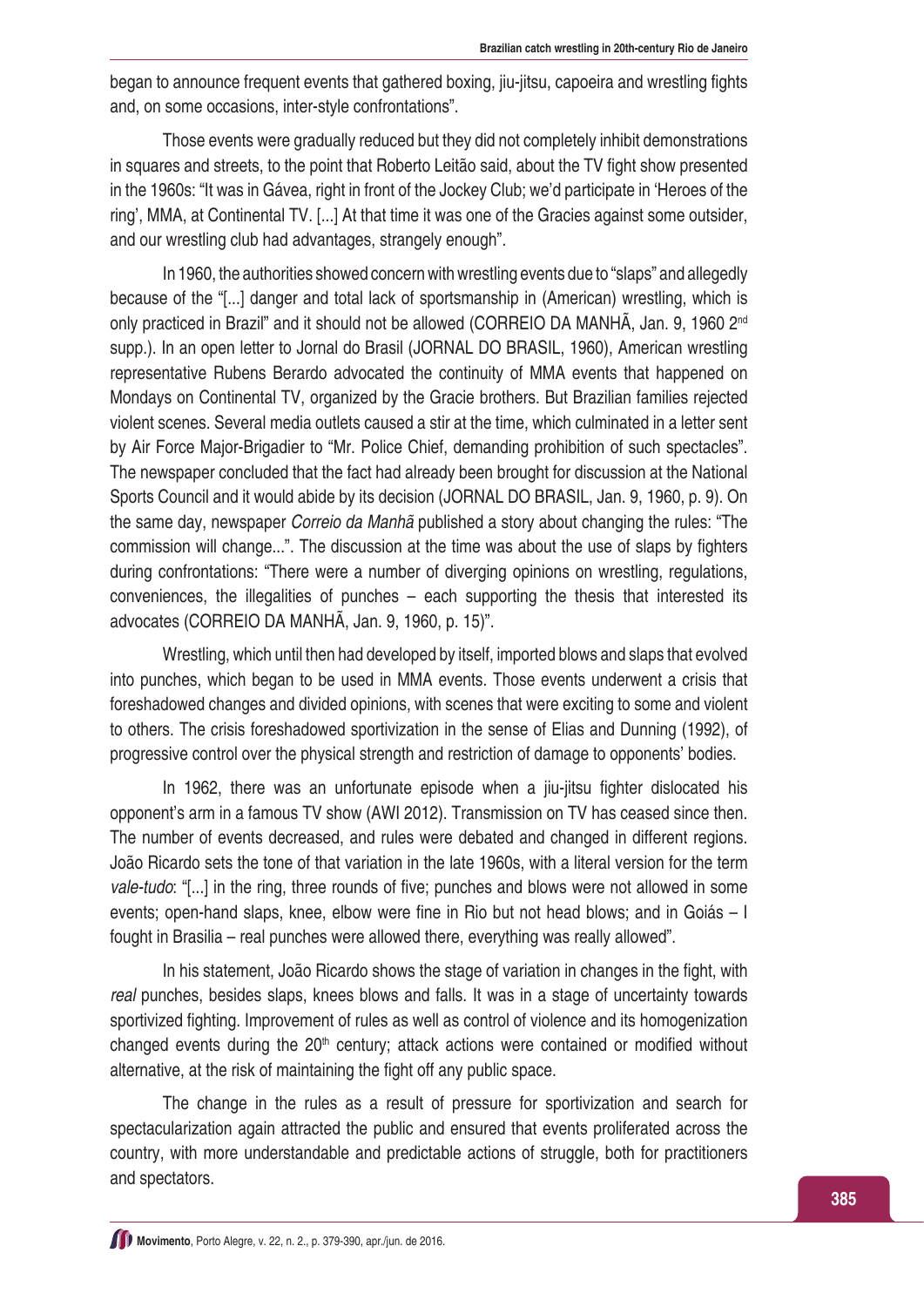In this context, a passage from Elias and Dunning (1992, p. 224) deserves to be quoted literally. It helps to understand what happened to wrestling in Rio de Janeiro: "[...] competitions included a set of rules that ensured balance between possible high tension in the fight and reasonable protection against physical injury".

According to fighters' oral statements, Rio de Janeiro would have been a reference point for wrestling. However, other oral studies indicate other capitals as references (PASSOS *et al*., 2014). Hugo Duarte places the return of that fight in the early 1980s, when he attended the first MMA event at the gymnasium of Rio de Janeiro's América Futebol Clube, in: "The first MMA I saw was in 1980, at América with João Ricardo from Budokan". At that time, Hugo used to practice wrestling with master Brunocilla at the Boqueirão club.

João Ricardo, a wrestling idol in MMA events in Rio de Janeiro and other states, influenced legions in Rio to practice the sport, from the 1960s until 2000, as a fighter and as a coach and creator of the Budokan Cup.1

At each competition, fighting styles were evaluated. According to Roberto Leitão: "At that time, it was one of Gracies against an outsider (i. e., wrestling)". To João Ricardo: "We did MMA, we didn't know what opponents did". Hugo Duarte said: "In MMA in Rio de Janeiro [...] everyone defended their own flag; we defended ours because some absurd things happened, and we revolted against it". Johil de Oliveira highlights their rivalry with jiu-jitsu: "My desire was always fighting the jiu-jitsu people to prove that there is no best fight, there are best athletes, you know, the best athlete, the one who is best prepared". The Brazilian Jiu Jitsu (2015) website reports 11 fights with wrestling. Jiu-jitsu had won six of them, with four draws and one defeat. In 1997, due to new trouble in a televised event, it was again banned for several years.

Johil de Oliveira says that his goal in the 1990s was to fight jiu-jitsu to prove that the best prepared athlete would win regardless of his style. When João Ricardo says that the opponent's style of fight was not known, he refers to the beginning of the fight, since the origin of the opponent's style becomes evident in the course of combat and, at its end, the winning method is made explicit and extolled.

We have evidence that jiu-jitsu fighters' challenges against opponents of any style sought to assert their names in the fight's market – and they often found icons of other fights willing to face them. According to the Master Roberto Leitão, "jiu-jitsu followers always invaded the gyms". Hugo Duarte offers an explanation for the union of wrestling with Thai Boxing: "[...] and they invaded Molina's gym; there was a fight and they scheduled an MMA fight against Thai boxing; we joined Thai Boxing; and then this war between jiu-jitsu and wrestling started".

The attacks took place even at the beach, according to Hugo Duarte on one of the most emblematic scenes of that rivalry between wrestling and jiu-jitsu in the 1990s: "At Pepe beach, Rickson Gracie arrived with 50-60 people against me [...] and three others, and he asked: hey brother, are you ready?" A week later we invaded his gym at the Humaitá district.

The context of rivalries between fight styles in the 1980s and sportivization of fights are analyzed and evaluated by Hugo Duarte: "[...] Rio de Janeiro was under siege, it was only wrestling and jiu-jitsu, today everybody gets along, but it was not like that then".

Johil de Oliveira talks about that rivalry: "It was important for the growth of MMA, you know, both for wrestling as jiu-jitsu".

1 The International Budokan Wrestling Cup has happened every year in Rio de Janeiro since the 1980s.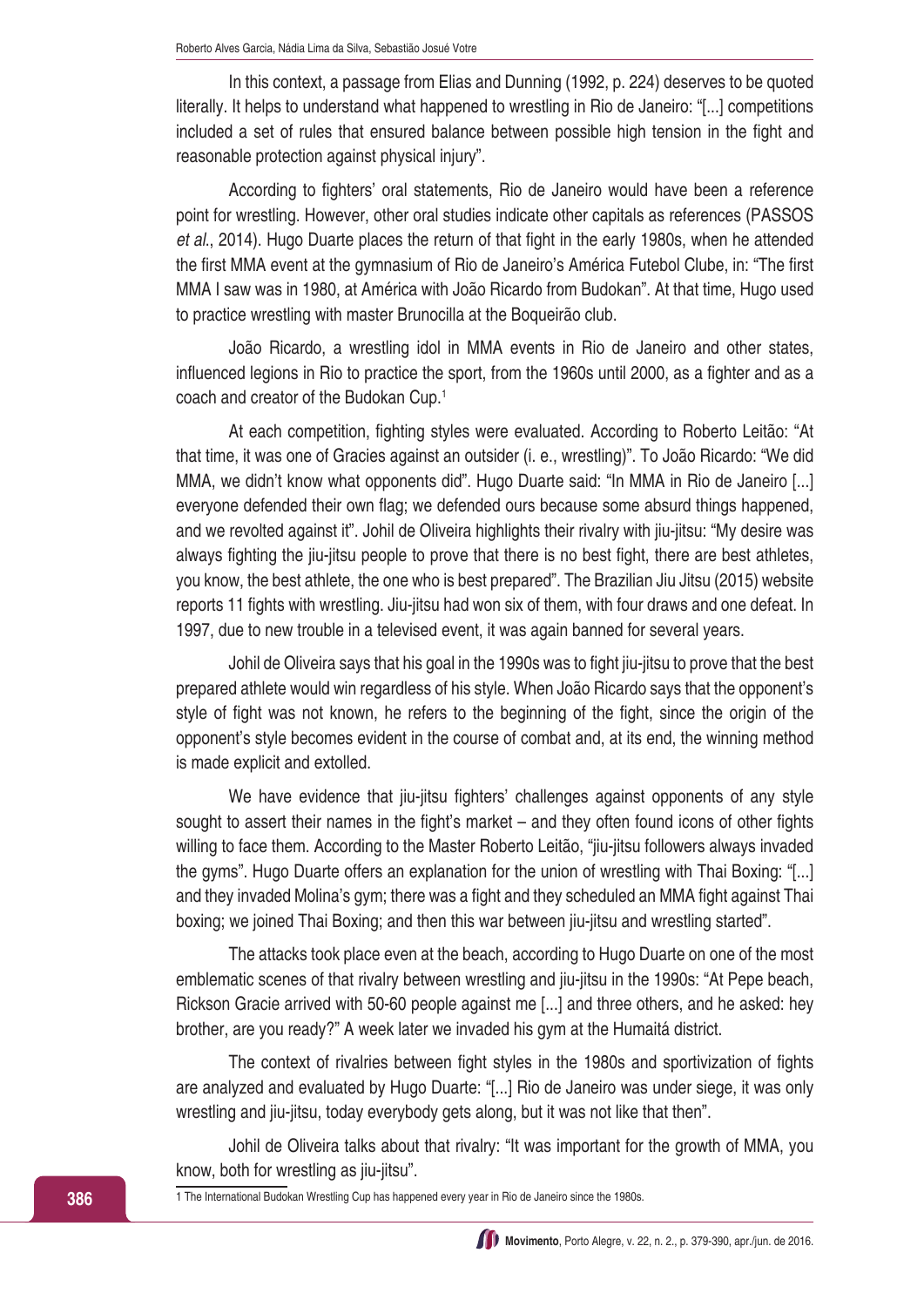The growth of wrestling was partly caused by jiu-jitsu's practices and discourses as reported by Roberto Leitão: "Jiu-jitsu used a lot the theory of fighting to prove the supremacy of the art they championed"; compared to other forms of fight, jiu-jitsu was built based on asserting its techniques, as the most effective of physical fights. To maintain that image that earned it fame and status in the fight market, jiu-jitsu needed to assert itself before the other fights and wrestling stood out as the main opponent in those combats.

#### **3.4 THE INTERNATIONAL MARKET FOR WRESTLING**

Confrontations and victories in some MMA events broadcast on TV in the early 1960s brought international notoriety to wrestling and jiu-jitsu. The world of fighting began to know Brazilians in international MMA events. Hugo Duarte's statement points at barriers to wrestling's inclusion in the international scene of fights because of jiu-jitsu's bargaining power: "A Japanese guy arrived, Miúra [...] if he took (a contract) there for the jiu-jitsu guys, they would've stopped it; they would never let me sign a contract".

Since the early 1980s, the promoters of international MMA events sought the world's best fighters, and Brazilians stood out. Japan was the world's MMA "Mecca" from the second half of the 1990s on, when wrestling gained notoriety and eclipsed the sovereignty of the Gracie family, as João Ricardo tells us: "[...] I went to Japan in 1996 and took Ebenezer with me, and Pedro and Johil to an event in Japan, and the three of them won the Challenger".

In the same vein, Hugo Duarte's statement shows the prestige of wrestling: "We were heroes, we got to go to Japan, to travel all over Europe, I went 20 times to Japan; I won't move from here to give a seminar for less than three thousand euros, five thousand euros".

Wrestling's victories in international MMA events presented foreigners with techniques of that combat system, which our respondents helped develop, especially fighter and engineer Roberto Leitão. That is what we read in the statement of Roberto Leitão: "[...] the fight of many blows, cervical, torsions, heel keys". Johil de Oliveira ads: "Because it has many more blows, which are not allowed in jiu-jitsu, but are allowed in wrestling. So I think wrestling is more complete".

The multiplicity of wrestling's blows and their efficiency opened an international market for lectures about it, as shown in the statement of Hugo Duarte, who held seminars in Italy and the Netherlands: "[...] I used to earn up to 50,000 dollars per month; I went all over Europe and South America; it's a different fight, which has many blows". The fighting world was delighted with the variety and quantity of technical and traumatic blows developed by wrestling in the city of Rio de Janeiro during the  $20<sup>th</sup>$  century.

### **4 CONCLUSION**

The history of wrestling in Rio de Janeiro reflects the determination and performance of different groups of fighters when they confronted each other and it consolidated by asserting identity and difference, ensuring access to cultural goods, social prestige, and material power.

We conclude that the efforts of wrestling protagonists had their impact. The sport has evolved, incorporated new techniques, improved rules and mechanisms for controlling physical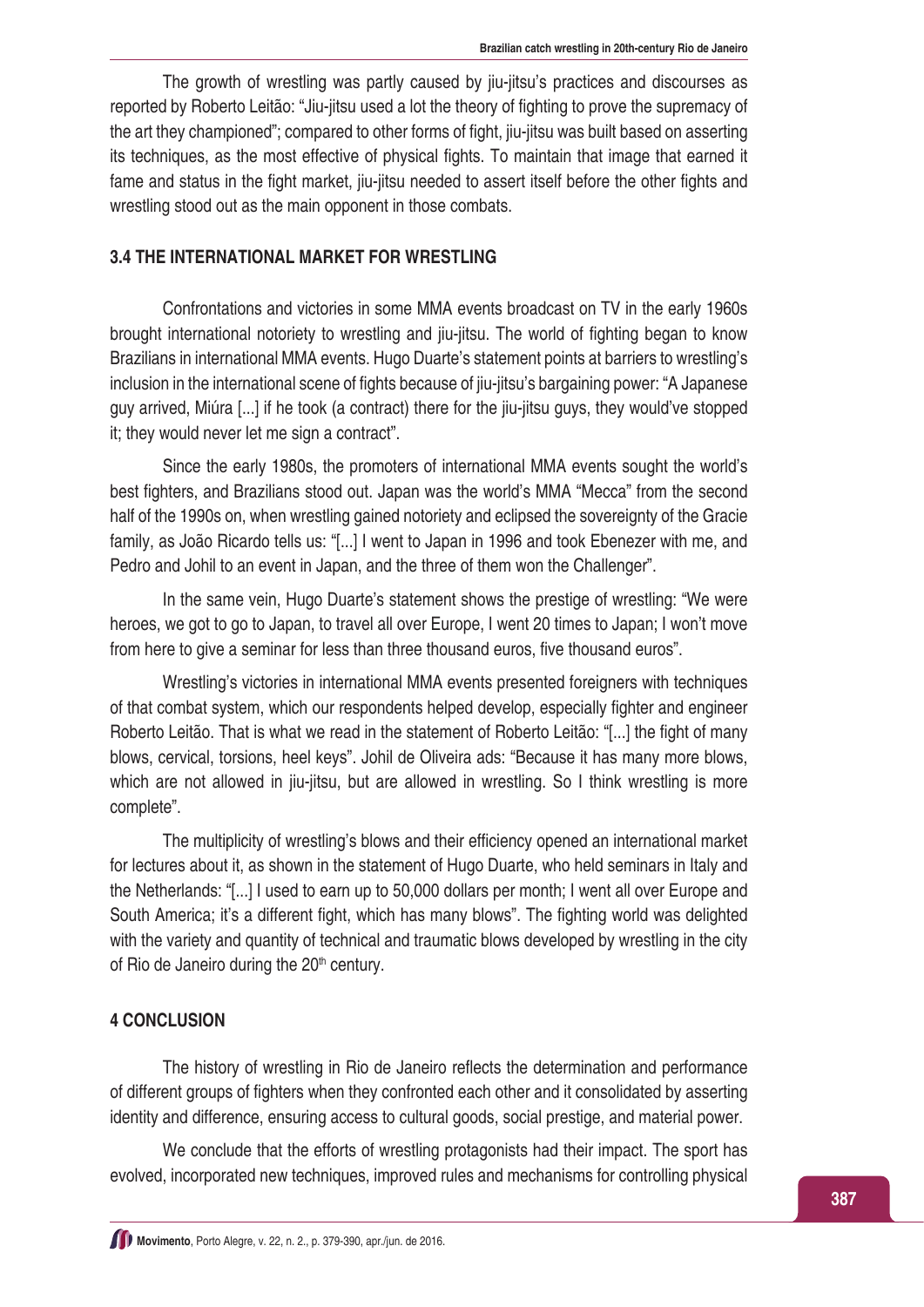force, thus contributing to improve fighters' self-concept. Sportivization resulted from the clash of fighters' interests with the mechanisms of social control in clubs and gyms.

Reflection is needed on the relation of fights with the duties of Physical Education professionals. New fields of intervention for graduates presuppose their participation in sportivization processes of technical and playful character competitions, which include fights. They must analyze the mechanisms of control and management of aggression in social safety, of education for self-esteem and self-concept. They must analyze the components of individual and team sports that can be part of pedagogy, thus enabling deconstruction of the fight metaphor. Each sport is a fight, and each style of fighting is a sport in which the focus is on the opponent's body, a moving target who must be overcome without being hurt.

## **REFERENCES**

AMADO, Janaina; FERREIRA, Marieta. **Usos e abusos da história oral.** 8. ed. Rio de Janeiro: FGV, 2006.

AMARAL, Carlos César Domingos do. A luta livre no Brasil e o marketing esportivo. **Revista da Faculdade Eça de Queirós,** Jandira, no. 14, p. June 1-12, 2014.

AWI, Felipe. **Filho teu não foge à luta:** como os lutadores brasileiros transformaram o MMA em um fenômeno mundial**.** Rio de Janeiro: Intrínseca, 2012.

BARDIN, Laurence. **Análise de conteúdo.** Lisboa: Edições 70, 2011.

BRAZILIAN JIU JITSU HEROES. **Jiu jitsu vs. luta livre.** Available at: <[http://www.bjjheroes.com/](http://www.bjjheroes.com/pt-br/culto-jiu-jitsu/jiu-jitsu-vs-luta-livre) [pt-br/culto-jiu-jitsu/jiu-jitsu-vs-luta-livre](http://www.bjjheroes.com/pt-br/culto-jiu-jitsu/jiu-jitsu-vs-luta-livre)> Accessed on: Oct. 17, 2015.

CARTA ABERTA**. Jornal do Brasil**, Jan. 9, 1960. Rio de Janeiro. Available at: <[http://memoria.](http://memoria.bn.br/DocReader/DocReader.aspx?bib=030015_08&PagFis=234&Pesq=luta livre) [bn.br/DocReader/DocReader.aspx?bib=030015\\_08&PagFis=234&Pesq=luta livre](http://memoria.bn.br/DocReader/DocReader.aspx?bib=030015_08&PagFis=234&Pesq=luta livre)>. Accessed on: Apr. 15, 2015.

COMISSÃO VAI MODIFICAR REGULAMENTO**. Correio da Manhã**, Jan. 9, 1960. Rio de Janeiro. Available at: <http://memoria.bn.br/DocReader/docreader.aspx?bib=089842\_07&pasta=ano [196&pesq=luta livre](http://memoria.bn.br/DocReader/docreader.aspx?bib=089842_07&pasta=ano 196&pesq=luta livre)>. Accessed on: Apr.15, 2015.

*"O cruzador americano atracou, hontem, no cáes da Praça Mauá".* CORREIO DA MANHÃ, p. 3, Mar. 9, 1930. Available at: <[http://memoria.bn.br/pdf/089842/per089842\\_1930\\_10798.pdf](http://memoria.bn.br/pdf/089842/per089842_1930_10798.pdf)>. Accessed on: Feb. 26, 2016.

ELIAS, Norbert; DUNNING, Eric. **A busca da excitação.** Lisboa: DIFEL, 1992.

FEDERAÇÃO DE LUTA LIVRE SUBMISSION DO ESTADO DO RIO DE JANEIRO (FLLSERJ). Luta livre. Rio de Janeiro, 2015. Available at: [<http://www.lutalivresubmission.com.br/origem.htm>](http://www.lutalivresubmission.com.br/origem.htm). Accessed on: May 10, 2015.

GEBARA, Ademir. Fontes históricas e oralidade. **Movimento**, Porto Alegre, [v. 10, no. 3, p. 133-](http://seer.ufrgs.br/index.php/Movimento/issue/view/220) [154, Sept./Dec. 2004.](http://seer.ufrgs.br/index.php/Movimento/issue/view/220) 

GOMES, Mariana Simões Pimentel *et al.* Ensino das lutas, dos princípios condicionais aos grupos situacionais. **Movimento**, Porto Alegre, v. 16, no. 2, p. 207-227, Apr./June, 2010.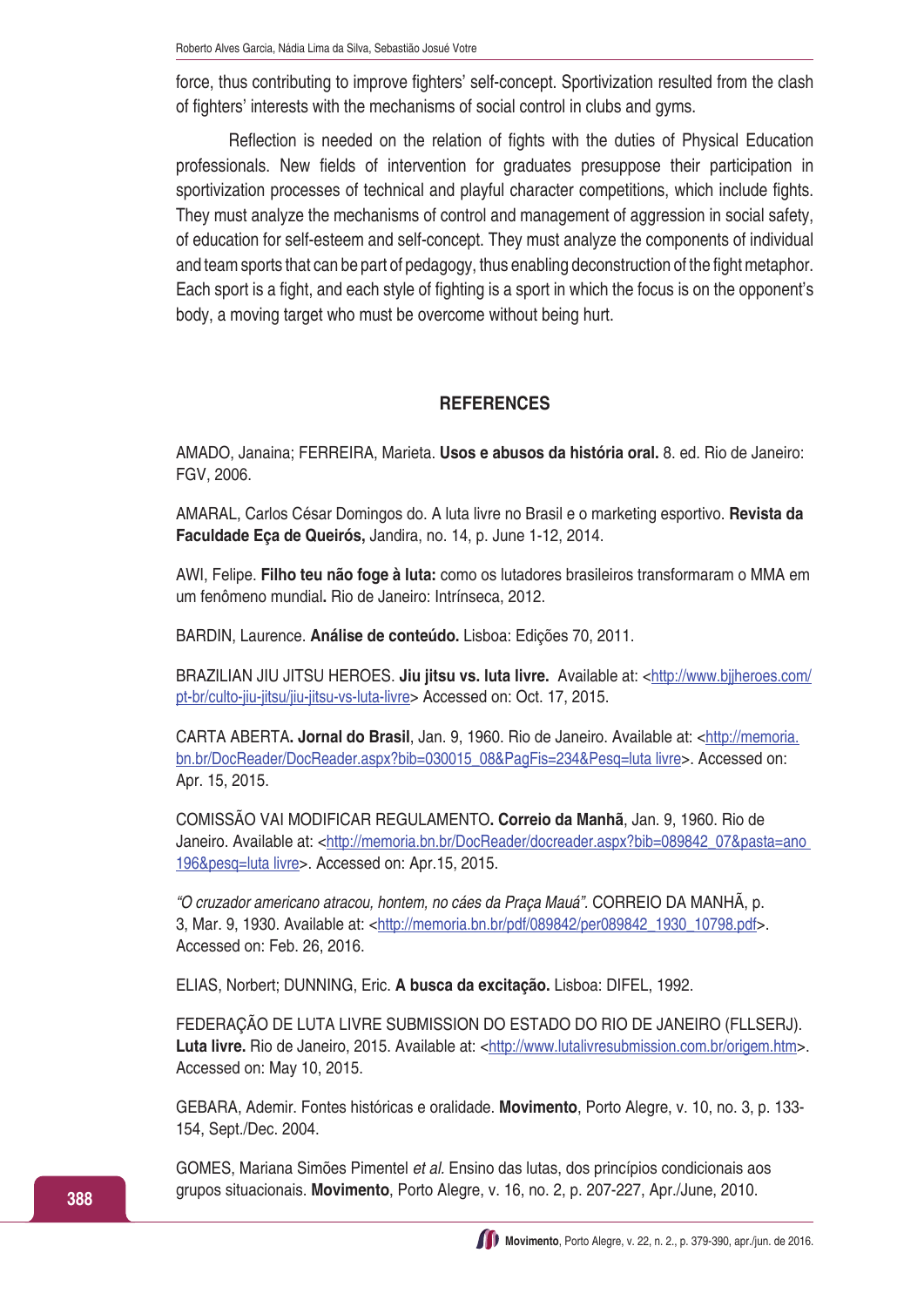GRACIE, Reila. **Carlos Gracie:** o criador de uma dinastia*.* Rio de Janeiro: Record, 2008.

IBRAHIM, Elza. Um passeio pela História Oral em companhia de Portelli, Foucault e Coutinho. **Mnemosine**, Rio de Janeiro, v. 10, no. 1, p. 114-127, 2014.

A INAUGURAÇÃO EM ATHENAS DE UMA OLYMPIADA CLÁSSICA. **A Manhã.** Rio de Janeiro. Available at: <<http://memoria.bn.br/DocReader/docreader.aspx?bib=116408&pesq=luta livre>>. Accessed on: Apr. 20, 2015.

KANO, Jigoro. **Energia mental e física**. São Paulo: Pensamento, 2010.

KERN, Daniela. O conceito do hibridismo ontem e hoje: ruptura e contato. **Revista Métis: história & cultura**, Caxias do Sul, v. 3, no. 6, p. 53-70, July/Dec. 2004.

LISE, Riqueldi Straub. **Entre diretos,** *ceintures avant***, chaves de braço e rabo de arraia:** os primórdios dos combates intermodalidades na Cidade do Rio de Janeiro (1909-1929). 2014. 152 p. Master's Dissertation – Programa de Pós-Graduação em Educação Física, UFP, 2014.

MEIHY, José Carlos Sebe Bom. Os novos rumos da história oral: o caso brasileiro. **Revista de História**, Rio de Janeiro, no. 155, p. 194-195, 2006.

MEIHY, José Carlos Sebe Bom. Memória, história oral e história. **Oralidades Revista de História oral**, São Paulo, no. 8, p. 179-191, July/Dec. 2010.

MELO, Victor Andrade de. Esporte, futurismo e modalidade. **Revista História**, São Paulo, v. 26, no. 2, p. 201-225, 2007.

MINISTÉRIO DO ESPORTE. Ministério do Esporte apoia maior competição júnior de luta olímpica do planeta, Aug. 12, 2015. Available at: <[http://www.esporte.gov.br/index.php/ultimas](http://www.esporte.gov.br/index.php/ultimas-noticias/209-ultimas-noticias/52995-ministerio-do-esporte-apoia-maior-competicao-junior-de-luta-olimpica-do-planeta)[noticias/209-ultimas-noticias/52995-ministerio-do-esporte-apoia-maior-competicao-junior-de-luta](http://www.esporte.gov.br/index.php/ultimas-noticias/209-ultimas-noticias/52995-ministerio-do-esporte-apoia-maior-competicao-junior-de-luta-olimpica-do-planeta)[olimpica-do-planeta](http://www.esporte.gov.br/index.php/ultimas-noticias/209-ultimas-noticias/52995-ministerio-do-esporte-apoia-maior-competicao-junior-de-luta-olimpica-do-planeta)>. Accessed on: Oct. 19, 2015.

NASCIMENTO, Paulo Roberto Barbosa do; ALMEIDA, Luciano de. A tematização das lutas na Educação Física Escolar: restrições e possibilidades. **Movimento**, Porto Alegre, v. 13, no. 3, p. 91-110, Sept./Dec. 2007.

NO PAVILHÃO INTERNACIONAL. **A Epoca.** Rio de Janeiro. Available at: <[http://memoria.bn.br/](http://memoria.bn.br/DocReader/docreader.aspx?bib=720100&pasta=ano 191&pesq=luta livre) [DocReader/docreader.aspx?bib=720100&pasta=ano 191&pesq=luta livre](http://memoria.bn.br/DocReader/docreader.aspx?bib=720100&pasta=ano 191&pesq=luta livre)>. Accessed on: Apr. 20, 2015.

PASSOS, Daniele de Alencar *et al*. As origens do "vale-tudo" na cidade de Curitiba-PR: memórias sobre identidade, masculinidade e violência. **Movimento**, Porto Alegre, v. 20, no. 3, p. 1153-1173, July/Sept. 2014.

RUFINO, Luiz Gustavo Bonatto; DARIDO, Suraya Cristina. A separação dos conteúdos das "lutas" dos "esportes" na educação física escolar: necessidade ou tradição? **Pensar a Prática**, Goiânia, v. 14, no. 3, p. 1-17, Sept./Dec. 2011.

THOMPSON, Paul. História oral e contemporaneidade*.* Transl. Andréa Zhouri e Lígia Maria Leite Pereira. **Revista História Oral**, Paraná, no. 5, p. 8-29, July 2002.

VASQUES, Daniel Giordani; BELTRÃO, José Arlen. MMA e educação física escolar: a luta vai começar. **Movimento**. Porto Alegre, v. 19, no. 4, p. 289-308, Oct./Dec. 2013.